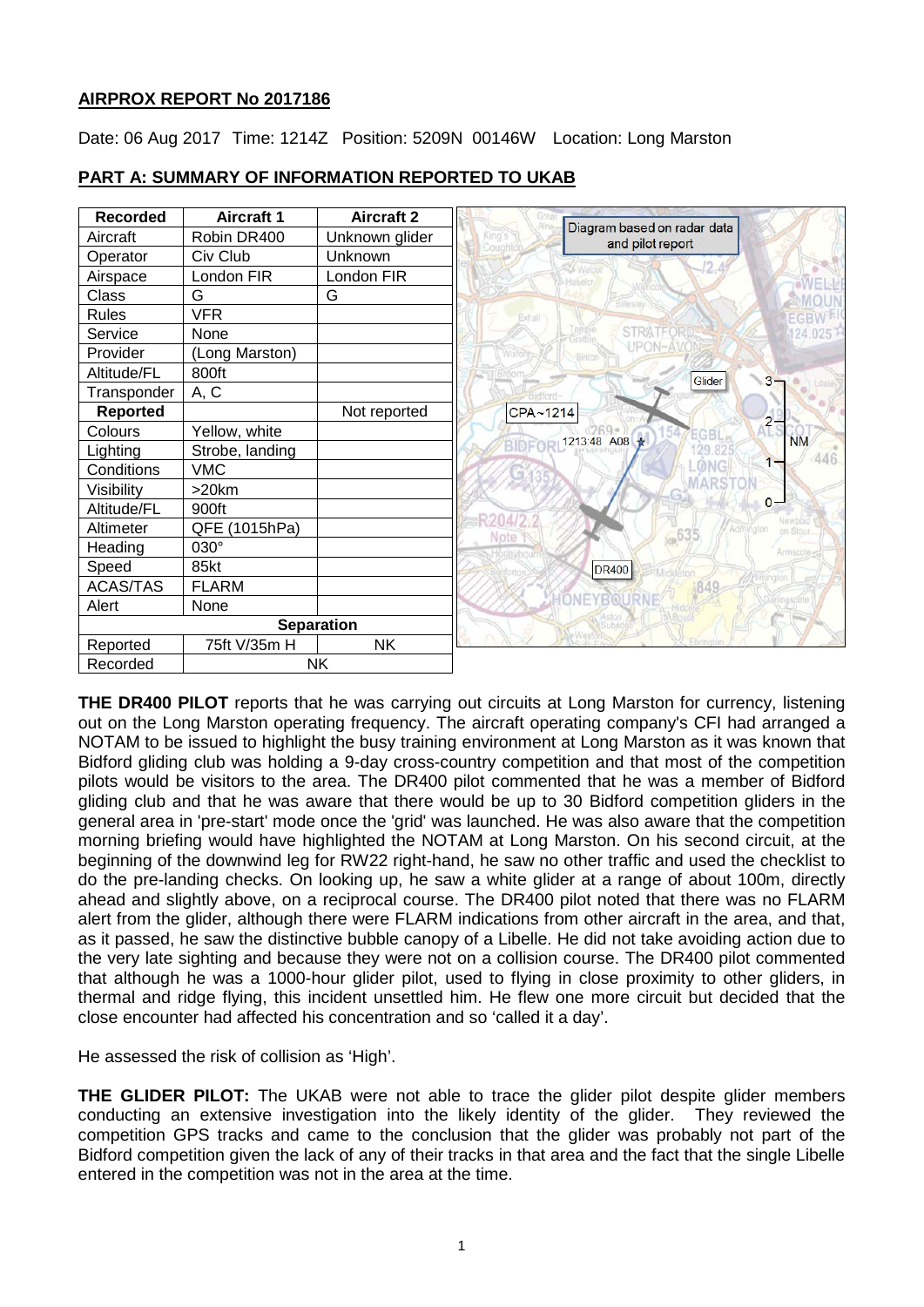## **Factual Background**

The weather at Birmingham was recorded as follows:

METAR EGBB 061220Z 21008KT 180V260 9999 BKN036 19/10 Q1020=

#### **Analysis and Investigation**

#### **UKAB Secretariat**

The DR400 and glider pilots shared an equal responsibility for collision avoidance and not to operate in such proximity to other aircraft as to create a collision hazard<sup>[1](#page-1-0)</sup>. An aircraft operated on or in the vicinity of an aerodrome shall conform with or avoid the pattern of traffic formed by other aircraft in operation<sup>[2](#page-1-1)</sup>.

### **Summary**

An Airprox was reported when a DR400 and a glider flew into proximity at about 1214 on Sunday 6<sup>th</sup> August 2017. Both pilots were operating under VFR in VMC, neither in receipt of a Service.

### **PART B: SUMMARY OF THE BOARD'S DISCUSSIONS**

Information available consisted of a report from the DR400 pilot.

Members agreed that this incident highlighted the need to expect the unexpected; remain vigilant at all times even when within the protection of an ATZ or NOTAM; and that gliders were difficult to acquire visually, especially when viewed from directly ahead with little aspect change. After some further discussion, members agreed that it was reasonable to expect the glider pilot to have known of the location of the airfield at Long Marston given that it was marked on the VFR chart and subject to a NOTAM which he/she would have been expected to check before getting airborne. As such, he/she was required to conform with the traffic pattern formed by the DR400 (in as much as a glider would be so able), or to avoid the pattern entirely. With this in mind, the Board agreed that the cause of the Airprox was that the glider pilot had flown thorough the visual circuit of a promulgated and active microlight site and into conflict with the DR400. Members discussed the risk and agreed that, with the DR400 pilot coincidentally looking up from his checklist as the glider approached head-on, providence had played a major part in avoiding collision.

### **PART C: ASSESSMENT OF CAUSE, RISK AND SAFETY BARRIERS**

Cause: The glider pilot flew thorough the visual circuit at a promulgated and active microlight site and into conflict with the DR400.

Degree of Risk: A.

l

<span id="page-1-0"></span><sup>1</sup> SERA.3205 Proximity.

<span id="page-1-1"></span><sup>2</sup> SERA.3225 Operation on and in the Vicinity of an Aerodrome.